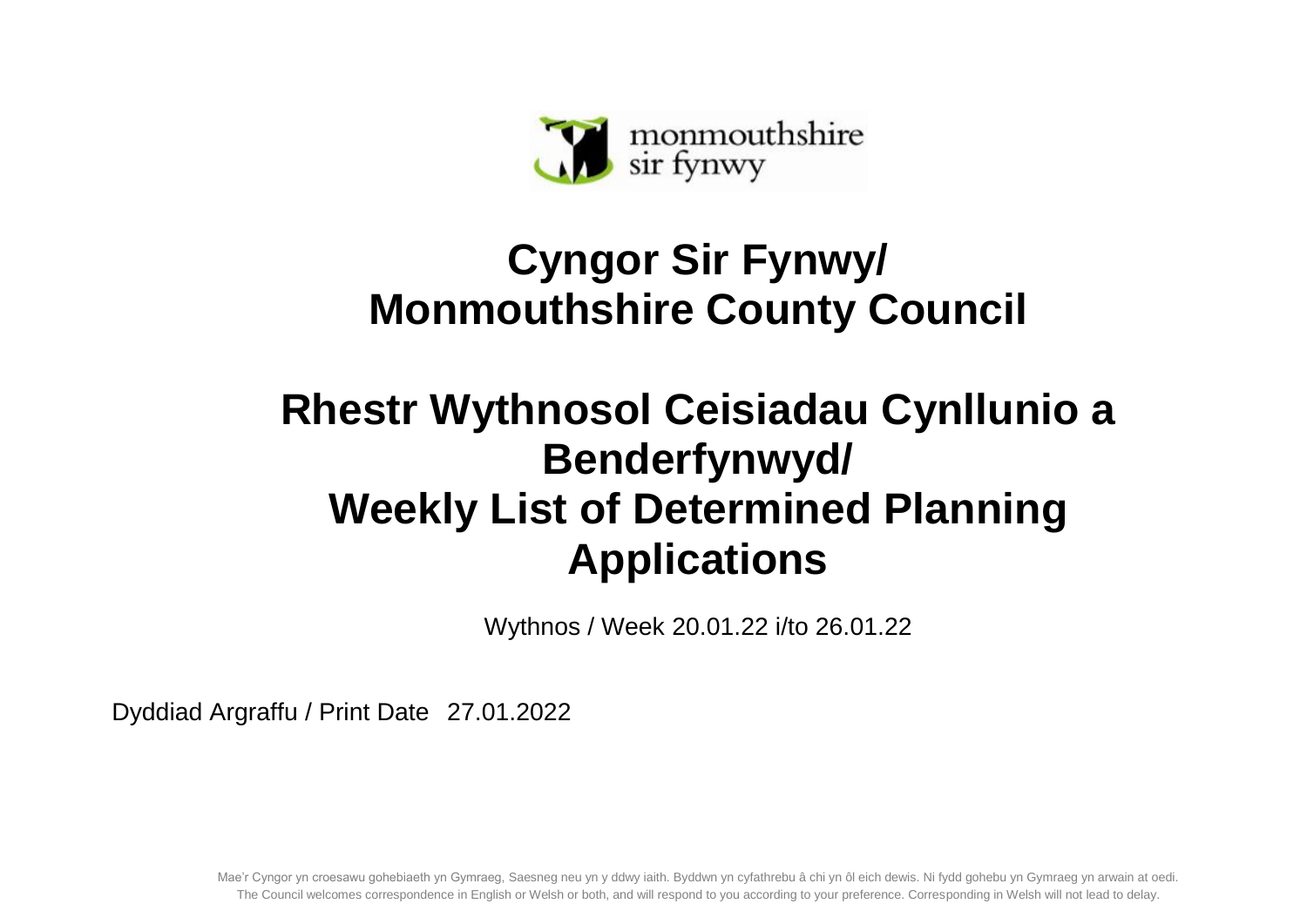| Ward/Ward                                                                                   | <b>Rhif Cais/</b><br><b>Application</b><br><b>Number</b> | Disgrifia d o'r<br>Datblygiad/<br><b>Development</b><br><b>Description</b>                                                                                                                                                                                                          | <b>Cyfeiriad Safle/</b><br><b>Site Address</b>                                                                                | Penderfyniad/<br><b>Decision</b> | Dyddiad y<br>Penderfyniad/<br><b>Decision Date</b> | <b>Lefel Penderfyniad/</b><br><b>Decision Level</b> |
|---------------------------------------------------------------------------------------------|----------------------------------------------------------|-------------------------------------------------------------------------------------------------------------------------------------------------------------------------------------------------------------------------------------------------------------------------------------|-------------------------------------------------------------------------------------------------------------------------------|----------------------------------|----------------------------------------------------|-----------------------------------------------------|
| <b>Llanfoist</b><br>Fawr<br>Plwyf/ Parish:<br><b>Llanfoist Fawr</b><br>Community<br>Council | DM/2021/00350                                            | Discharge of condition<br>12 (Great Crested Newt<br><b>Mitigation Strategy)</b><br>relating to application<br>DM/2019/02012.                                                                                                                                                        | Pentre Bach Village<br><b>Iberis Road</b><br>Llanfoist<br>Monmouthshire                                                       | Approve                          | 21.01.2022                                         | <b>Delegated Officer</b>                            |
| <b>Llanfoist</b><br>Fawr<br>Plwyf/ Parish:<br><b>Llanfoist Fawr</b><br>Community<br>Council | DM/2021/01559                                            | Discharge of condition 6<br>(Landscaping) for<br>planning application<br>DM/2019/02012.                                                                                                                                                                                             | <b>Foxhunters Care</b><br>Community<br><b>Iberis Road</b><br>Llanfoist<br>Monmouthshire<br>NP7 9LQ                            | Approve                          | 21.01.2022                                         | <b>Delegated Officer</b>                            |
| <b>Cantref</b><br>Plwyf/ Parish:<br>Abergavenny<br><b>Town Council</b>                      | DM/2021/02051                                            | Single storey side<br>extension.                                                                                                                                                                                                                                                    | 4 Knoll Gardens<br>Abergavenny<br>Monmouthshire<br>NP77EJ                                                                     | Approve                          | 20.01.2022                                         | Delegated Officer                                   |
| Lansdown<br>Plwyf/ Parish:<br>Abergavenny<br><b>Town Council</b>                            | DM/2021/01914                                            | Proposing to remove the<br>current demountable<br>cabin and shipping<br>container, that is based<br>in the outside space of<br>Abergavenny Community<br>Learning Centre, with a<br>demountable that is<br>slightly bigger, more<br>modern, that has better<br>DDA compliance and is | Abergavenny Youth<br>And Community<br><b>Education Centre</b><br>Old Hereford Road<br>Abergavenny<br>Monmouthshire<br>NP7 6EL | Approve                          | 26.01.2022                                         | <b>Delegated Panel</b>                              |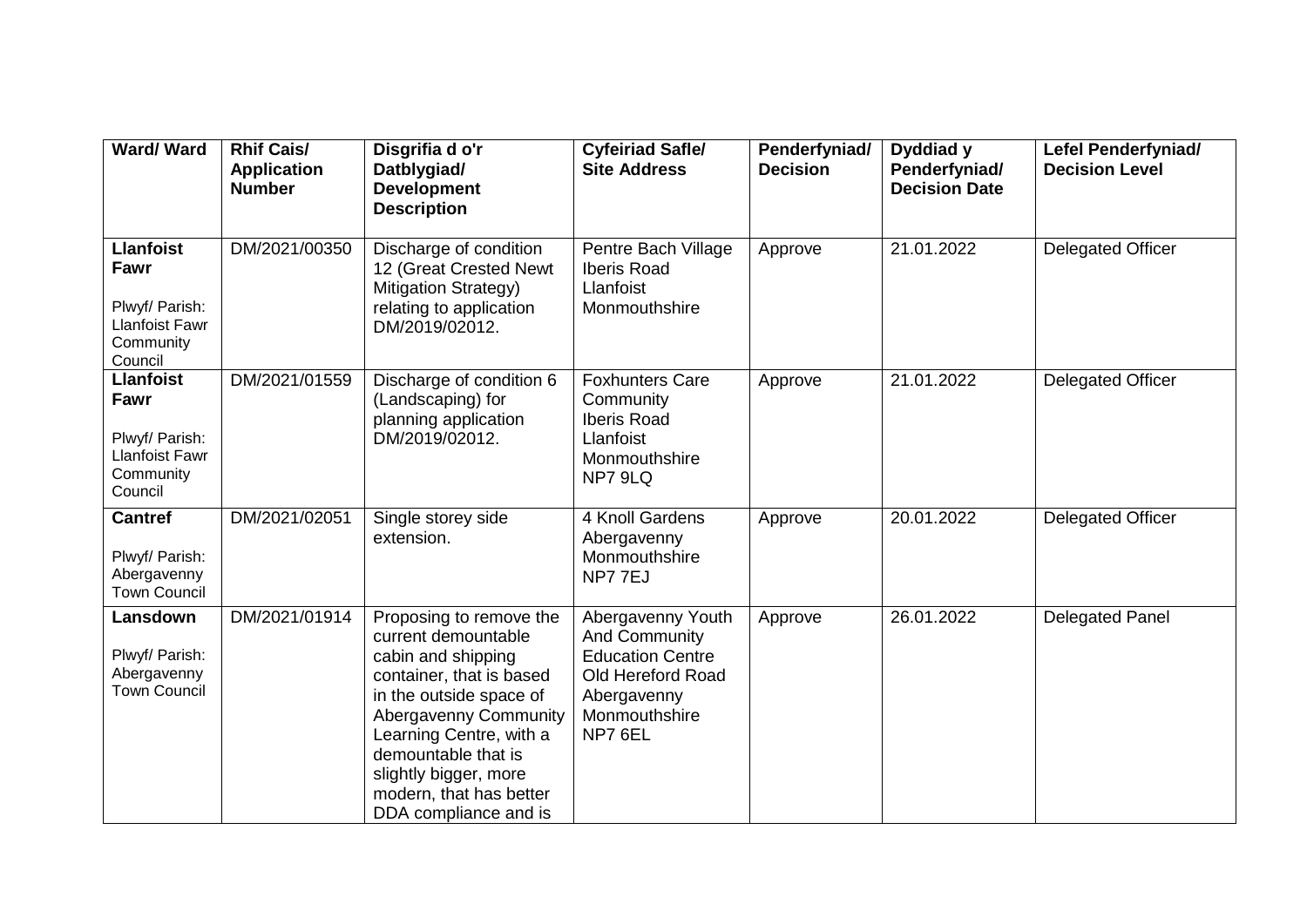|                                                                                                             |               | safer to use.                                                                                                                                                                  |                                                                                                          |         |            |                          |
|-------------------------------------------------------------------------------------------------------------|---------------|--------------------------------------------------------------------------------------------------------------------------------------------------------------------------------|----------------------------------------------------------------------------------------------------------|---------|------------|--------------------------|
| <b>Mardy</b><br>Plwyf/ Parish:<br>Llantilio<br>Pertholey<br>Community<br>Council                            | DM/2021/01456 | Removal of flat roof<br>garage and replace with<br>new garage with brick<br>walls and tiled roof.                                                                              | Scarisbrick<br>Poplars Road<br><b>Llantilio Pertholey</b><br>Monmouthshire<br>NP7 6LW                    | Approve | 26.01.2022 | <b>Delegated Officer</b> |
| <b>Llantilio</b><br><b>Crossenny</b><br>Plwyf/ Parish:<br>Llangattock<br>Vibon Avel<br>Community<br>Council | DM/2021/01002 | Rear extension, new<br>front entrance porch,<br>new garage and new<br>pool house, roof<br>alterations including new<br>rear dormers and new<br>rooflights.                     | Pwll-y-cwm<br>Llanvolda Road To<br>B4233<br>Rockfield<br>Monmouthshire<br><b>NP25 5SZ</b>                | Approve | 25.01.2022 | <b>Delegated Officer</b> |
| <b>Trellech</b><br><b>United</b><br>Plwyf/ Parish:<br>Trellech<br>United<br>Community<br>Council            | DM/2021/01711 | Roof conversion and<br>single storey extension<br>to include raising of<br>existing roof to create<br>first floor accommodation<br>and associated works.<br>New double garage. | Hazeldene<br>Ceciliford<br><b>Broadstone</b><br>Trellech<br>Monmouth<br>Monmouthshire<br><b>NP25 4QF</b> | Approve | 25.01.2022 | <b>Delegated Officer</b> |
| <b>Usk</b><br>Plwyf/ Parish:<br>Usk Town<br>Council                                                         | DM/2021/00070 | Construction of a first<br>floor apartment, including<br>1 1/2 storey side<br>extension in place of<br>existing single storey<br>extension.                                    | Land To The Rear<br><b>Of 37A</b><br><b>Bridge Street</b><br><b>Usk</b><br>Monmouthshire                 | Approve | 26.01.2022 | <b>Delegated Officer</b> |
| <b>Usk</b><br>Plwyf/ Parish:<br>Usk Town<br>Council                                                         | DM/2021/01296 | Proposed attic<br>conversion and<br>replacement garage.                                                                                                                        | The Coach House<br>16 Porthycarne<br><b>Street</b><br><b>Usk</b><br><b>NP15 1RY</b>                      | Approve | 20.01.2022 | <b>Delegated Officer</b> |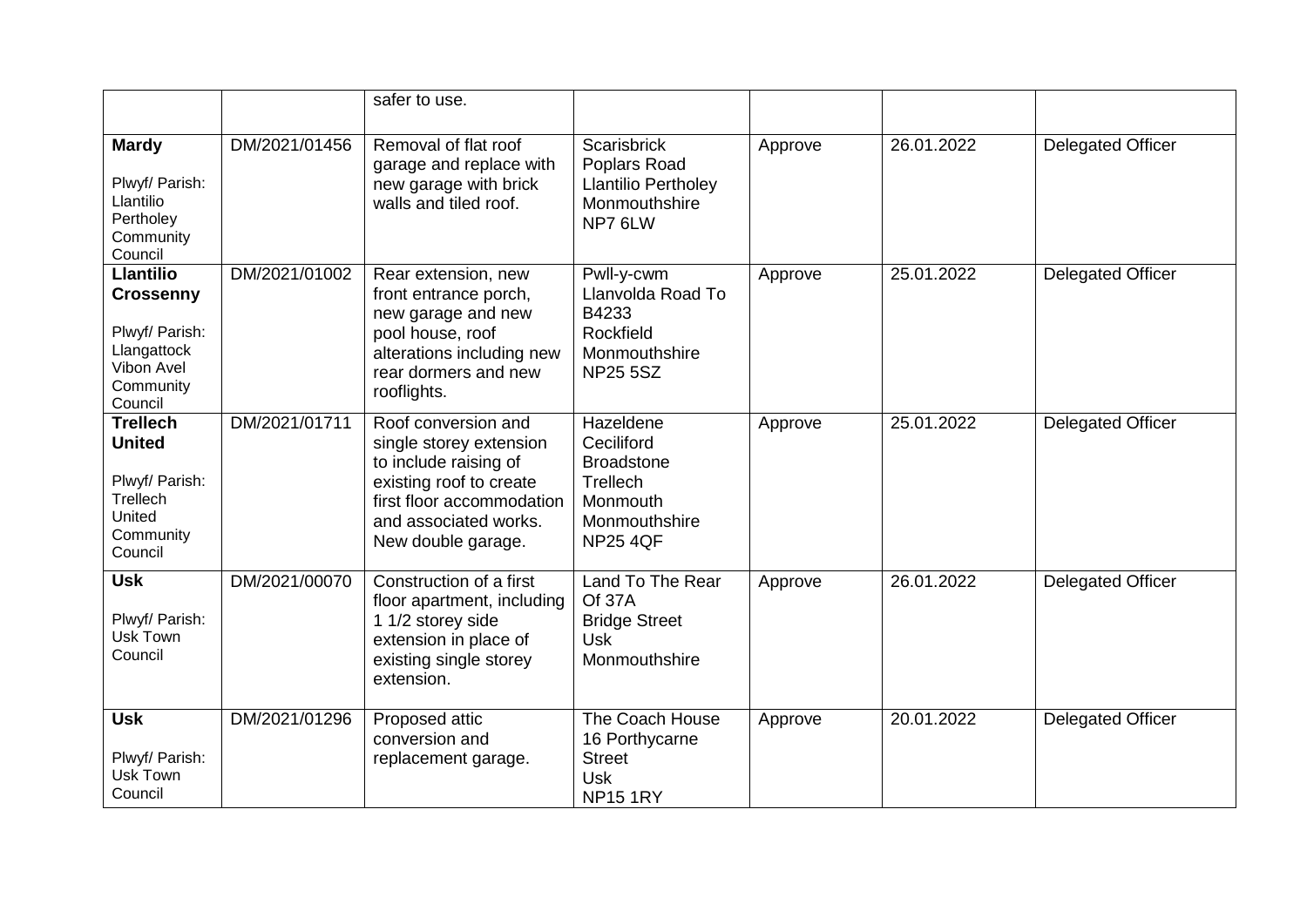| <b>St Arvans</b><br>Plwyf/ Parish:<br>Tintern<br>Community<br>Council | DM/2021/01740 | Proposed single storey<br>extension to existing<br>dwelling.                                                                                                                                                                                                                                                                                                                                                                                                                                                                    | 5 The Cot<br>Greenwood Road<br>Penterry<br><b>St Arvans</b><br>Chepstow<br>Monmouthshire<br><b>NP16 6HL</b>    | Approve | 26.01.2022 | <b>Delegated Officer</b> |
|-----------------------------------------------------------------------|---------------|---------------------------------------------------------------------------------------------------------------------------------------------------------------------------------------------------------------------------------------------------------------------------------------------------------------------------------------------------------------------------------------------------------------------------------------------------------------------------------------------------------------------------------|----------------------------------------------------------------------------------------------------------------|---------|------------|--------------------------|
| <b>Caerwent</b><br>Plwyf/ Parish:<br>Caerwent<br>Community<br>Council | DM/2021/01845 | <b>Extension and</b><br>alterations.                                                                                                                                                                                                                                                                                                                                                                                                                                                                                            | Dover Court<br>A48 Crick To<br>Parkwall<br>Roundabout<br>Crick<br>Caldicot<br>Monmouthshire<br><b>NP26 5UW</b> | Approve | 26.01.2022 | <b>Delegated Officer</b> |
| <b>St Marys</b><br>Plwyf/ Parish:<br>Chepstow<br><b>Town Council</b>  | DM/2021/01550 | Modification of conditions<br>6 and 10 relating to<br>DM/2019/01746.<br>Condition Number(s): 06.<br>Second floor drain pipes<br>shall not be run along the<br>external face of the<br>building, they shall be<br>run internally and<br>brought out to meet the<br>existing Soil Vent Pipes<br>within no more than<br>500mm of the existing<br>service.<br>10. No Additional flues,<br>vents, services, external<br>lights, alarms or satellite<br>dishes shall be fixed to<br>the building other than<br>those hereby approved. | All About Eve Bridal<br>Shop<br>28 High Street<br>Chepstow<br>Monmouthshire<br><b>NP165LJ</b>                  | Approve | 25.01.2022 | Delegated Officer        |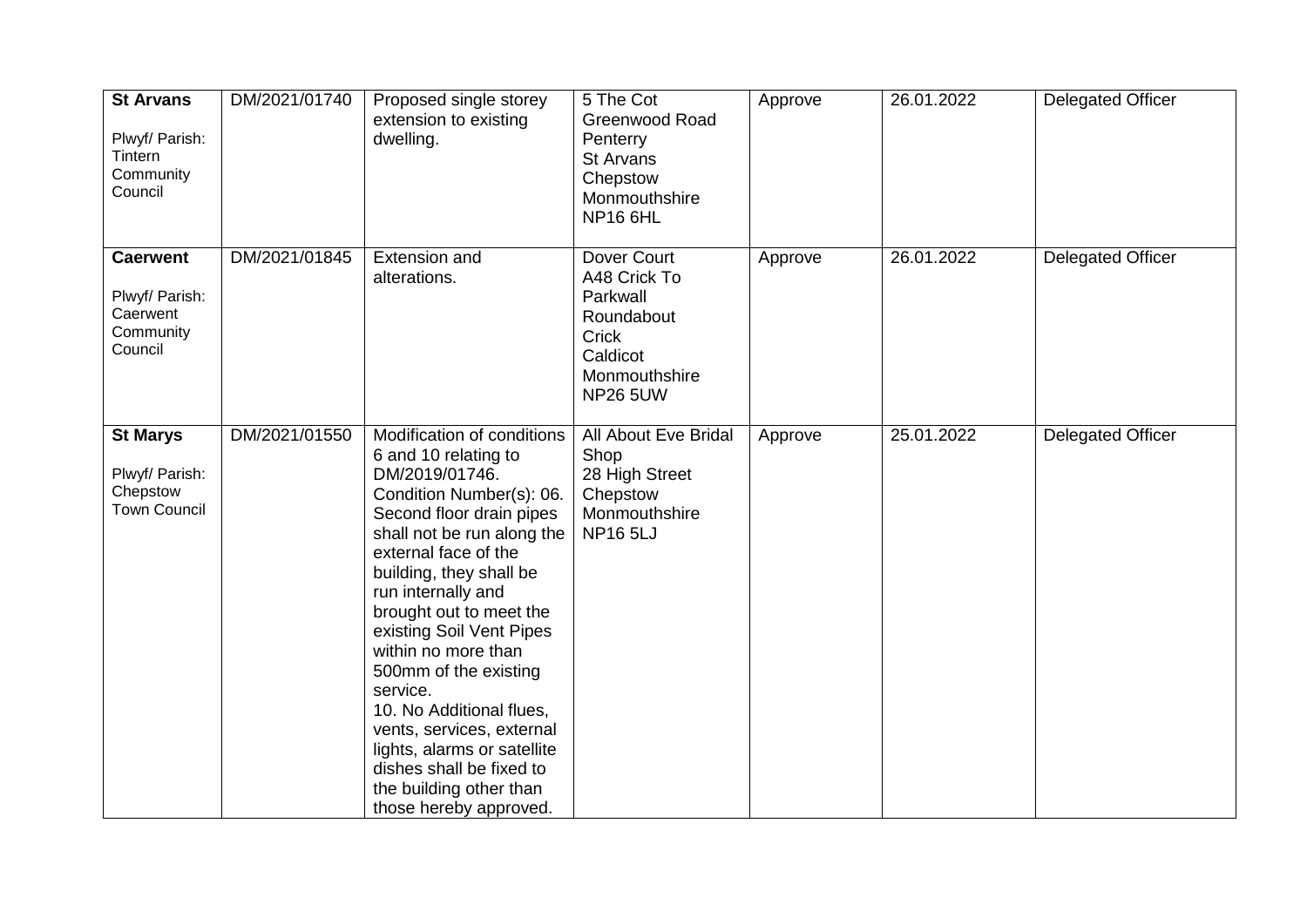| Rogiet<br>Plwyf/ Parish:<br>Rogiet<br>Community<br>Council            | DM/2021/01822 | Construction of two<br>storey rear extension<br>containing kitchen, dining<br>area and utility room at<br>ground floor with<br>extended bedroom and<br>bathroom at first floor.<br>Conversion of loft space<br>into storage area with<br>new staircase including<br>removal of hipped end<br>and construction of new<br>gable end. Removal of<br>flat roof over front bay<br>windows and<br>construction of pitched<br>roof. | 26 Ifton Road<br>Rogiet<br>Caldicot<br>Monmouthshire<br><b>NP26 3SS</b>        | Approve | 25.01.2022 | <b>Delegated Officer</b> |
|-----------------------------------------------------------------------|---------------|------------------------------------------------------------------------------------------------------------------------------------------------------------------------------------------------------------------------------------------------------------------------------------------------------------------------------------------------------------------------------------------------------------------------------|--------------------------------------------------------------------------------|---------|------------|--------------------------|
| <b>Castle</b><br>Plwyf/ Parish:<br>Abergavenny<br><b>Town Council</b> | DM/2021/01770 | Discharge of Condition 3<br>(Construction<br>Management plan) 4<br>(Green Infrastructure) 5<br>(Surface water<br>Management Plan)<br>6(Surface water drainage<br>system) 7 (Scheme of<br>Landscaping) 9<br>(Landscape<br>Management) 13<br>(qualified archaeologist)<br>for planning decision<br>DM/2019/01793.                                                                                                              | <b>Aldi Stores</b><br>Monmouth Road<br>Abergavenny<br>Monmouthshire<br>NP7 5HF | Approve | 20.01.2022 | <b>Delegated Officer</b> |
| <b>Castle</b><br>Plwyf/ Parish:<br>Abergavenny<br><b>Town Council</b> | DM/2021/01813 | Discharge of conditions 3<br>(archaeology), 4<br>(CTMP), and 5 (SWMP)<br>relating to                                                                                                                                                                                                                                                                                                                                         | Aldi Stores And ATS<br><b>Mill Street</b><br>Abergavenny<br>Monmouthshire      | Approve | 20.01.2022 | <b>Delegated Officer</b> |